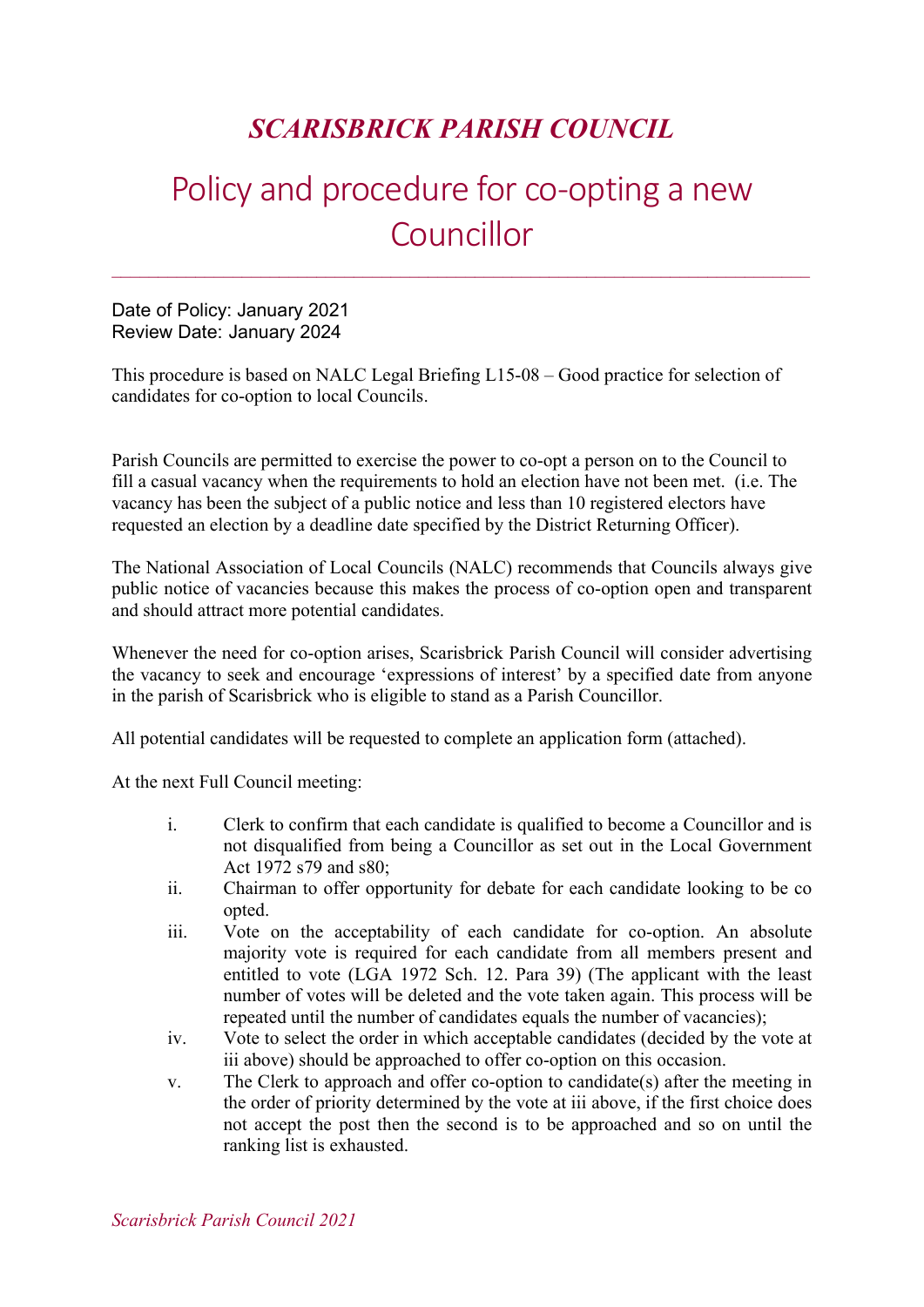vi. Assuming that the co-option position is filled and all paperwork completed, formally ratify the appointment at this or the next Full Council meeting.

vii The Clerk to notify WLBC of the new Councillor appointment, initiate 'acceptance of office' paperwork and 'registration of interests' on the Council website.

viii If no one accepts the vacant post(s), the whole process is to be repeated when new individuals expressing interest are identified.

In the event that only one candidate comes forward for co option, then the above voting process is not required and co option will be automatic, subject to satisfactory completion of the application form attached.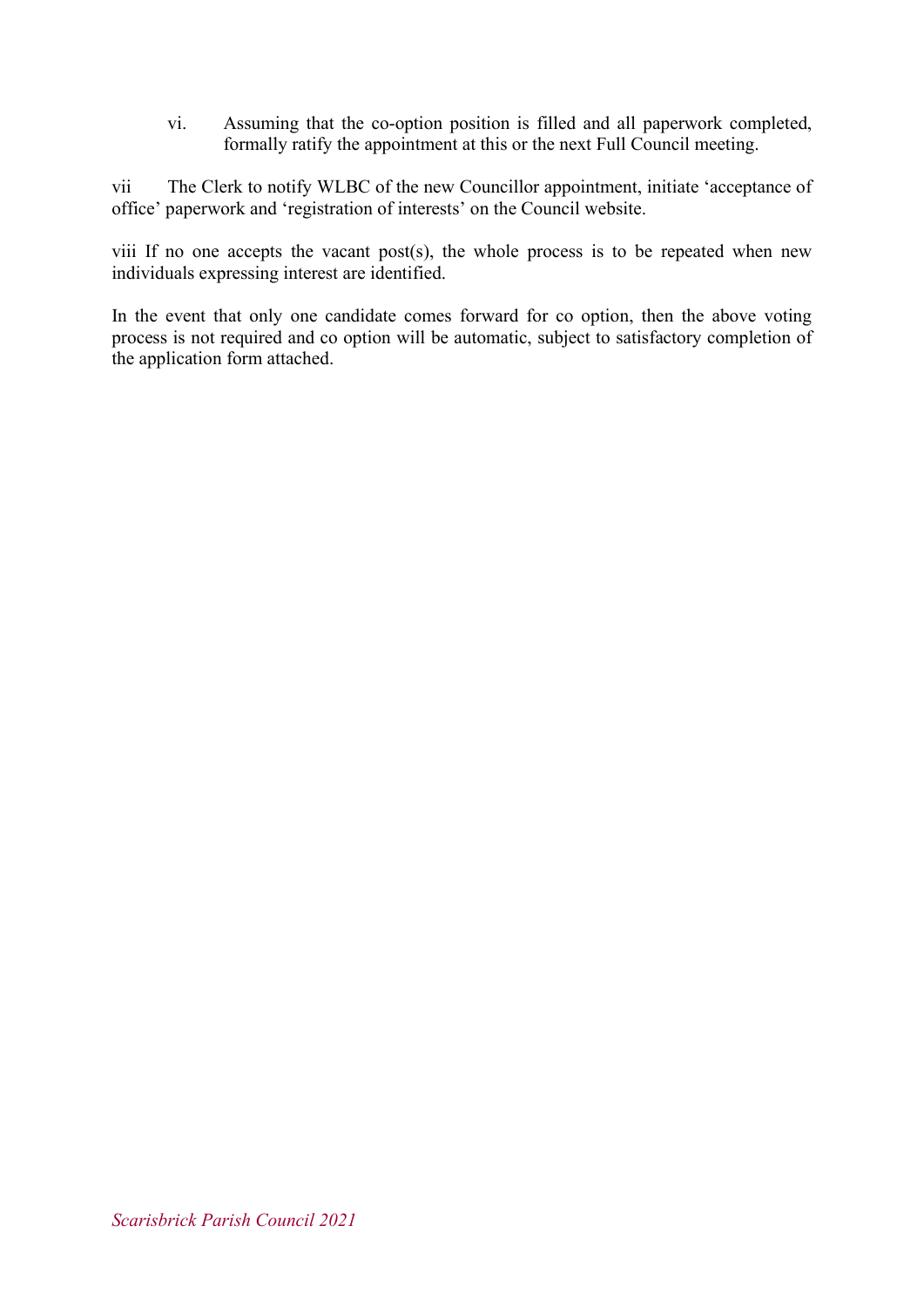### Scarisbrick Parish Council

#### APPLICATION FORM FOR THE ROLE OF PARISH COUNCILLOR ON SCARISBRICK PARISH COUNCIL

| Full name                     |  |
|-------------------------------|--|
| Home address<br>Inc. Postcode |  |
| Telephone number              |  |
| Mobile number                 |  |
| Email                         |  |

#### LEGAL REQUIREMENTS FOR BEING A PARISH COUNCILLOR

(To qualify you must be able to answer 'Yes' to both of the questions below)

| Are you a British citizen, a qualifying Commonwealth citizen or a citizen | Yes / No |
|---------------------------------------------------------------------------|----------|
| of a European Union country?                                              |          |
| Are you 18 or over?                                                       | Yes / No |
|                                                                           |          |

#### (To qualify you must be able to answer 'Yes' to at least one of the questions below)

| Are you on the electoral register for one of the wards of Scarisbrick?                                                                               | Yes / No |
|------------------------------------------------------------------------------------------------------------------------------------------------------|----------|
| Have you lived either in the ward of Scarisbrick, or within three miles of its<br>boundary, for at least 12m preceding the date of this application? | Yes / No |
| Have you been the owner or tenant of land in the ward of Scarisbrick for at<br>least a year?                                                         | Yes / No |
| Have you had your only or main place of work in ward of Scarisbrick for at<br>least a year?                                                          | Yes / No |

#### DISQUALIFICATIONS

(You must be able to answer No to all of the questions below to be eligible to serve as a councillor)

| Are you the subject of a bankruptcy restrictions order or interim order?                     | $\vert$ Yes / No |
|----------------------------------------------------------------------------------------------|------------------|
| Have you within the last five years been convicted of an offence in the UK, $\vert$ Yes / No |                  |
| the Channel Islands or the Isle of Man which resulted in a sentence of                       |                  |
| imprisonment (whether suspended or not) for a period of three months or                      |                  |
| more without the option of a fine?                                                           |                  |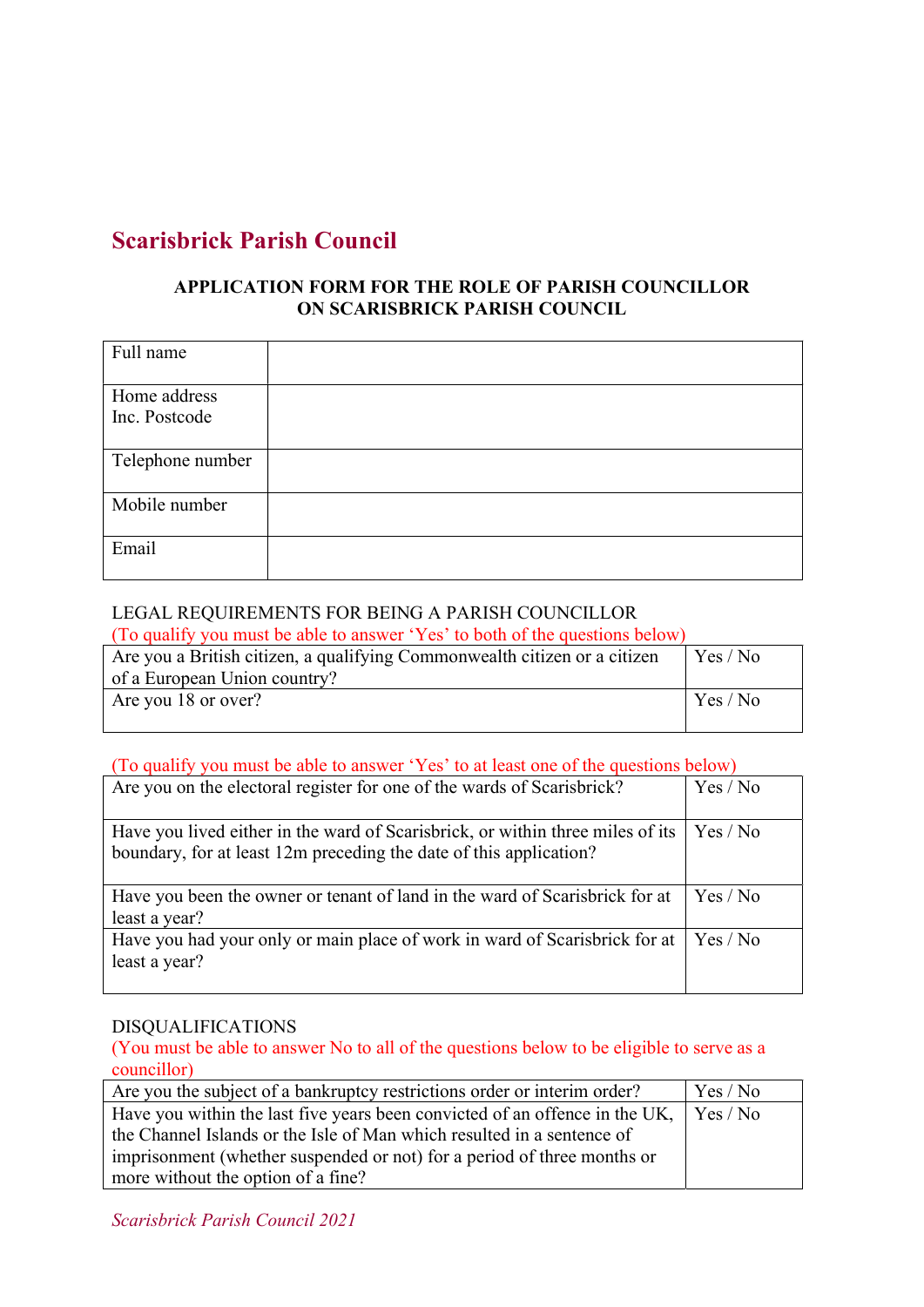| Are you disqualified by order of a court from being a member of a local | Yes/No |  |
|-------------------------------------------------------------------------|--------|--|
| authority?                                                              |        |  |

Why do you want to be a Parish Councillor and what will you bring to the Parish Council and the Scarisbrick Community?